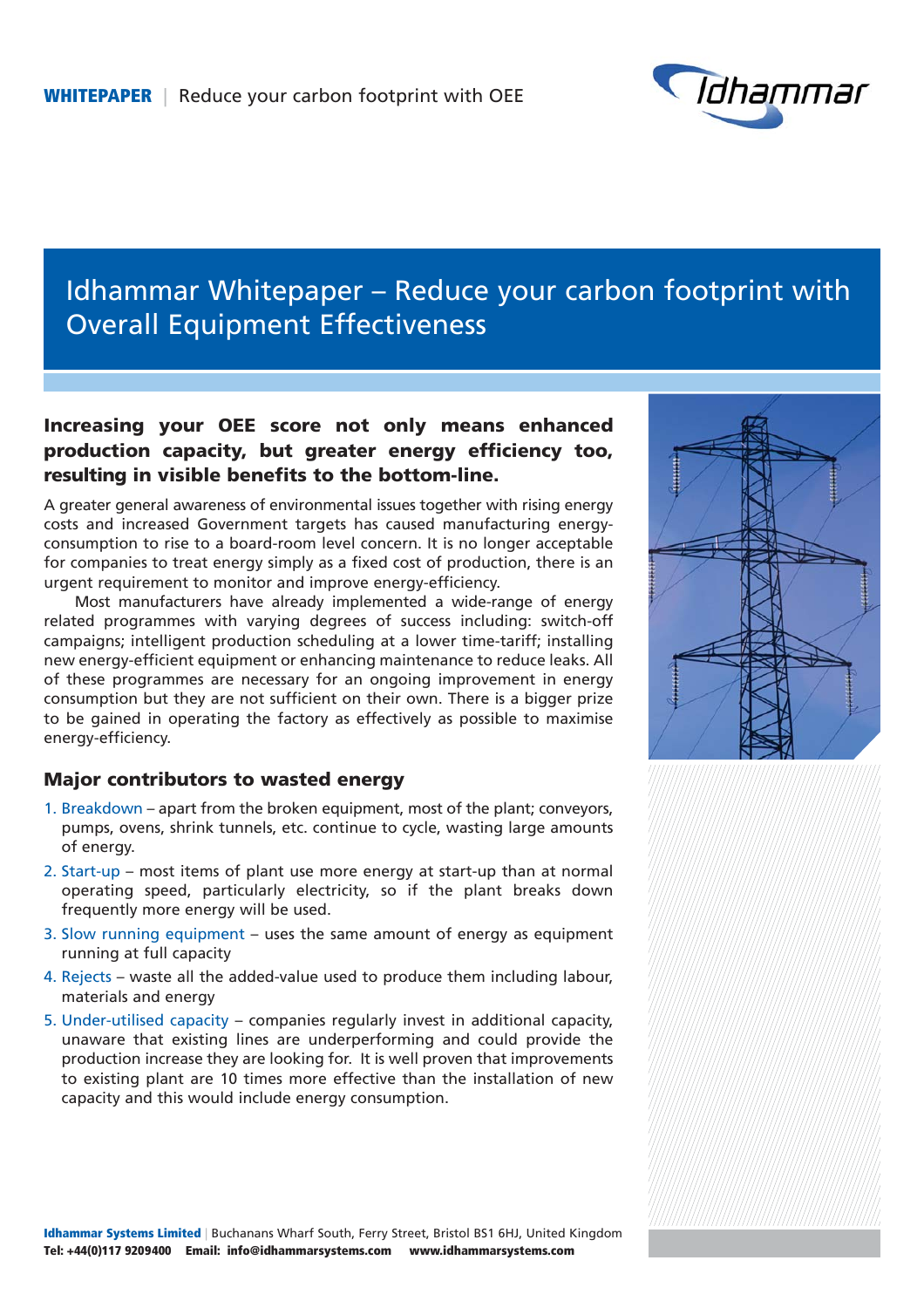The results of one or more of these factors on a normal production cycle could have a dramatic impact on both the productivity and the energy-efficiency of a production line, as illustrated in the following diagram. As you will see slow running, breakdowns and material shortages push energy efficiency 'into the red'. The wrong data code not only results in the scrapping of material but also the waste of energy associated with that particular production cycle.



Implementing an OEE system provides the monitoring and indicators to enhance the overall efficiency of a factory in terms of productivity, quality and energy consumption.

#### **OEE systems provide a platform for greater efficiency**

Overall Equipment Effectiveness (or OEE), is a simple concept;

- Anything that prevents normal operations is a loss of availability. 'The A'
- Anything that prevents completion of the target products is a performance loss. 'The P'
- Any product, which is 'not right first time' is a quality loss. 'The Q'

#### OEE is then calculated by multiplying the A x P x Q.

Although the equation is simple, the results are surprisingly powerful in highlighting the potential areas for improvement.

Based on OEE concepts, OEE systems provide rich functionality to quickly calculate, clearly report and deliver intelligent drill-down capabilities to uncover previously hidden issues as a platform for continuous improvement.

A number of forward-thinking manufacturers have already embraced OEE systems with remarkable success, achieving 15 – 25% improvement in the OEE score in less than 3 months. The score in itself is not important; however the corresponding improvement in profitability and subsequent competitive advantage provides clear motivation for these companies.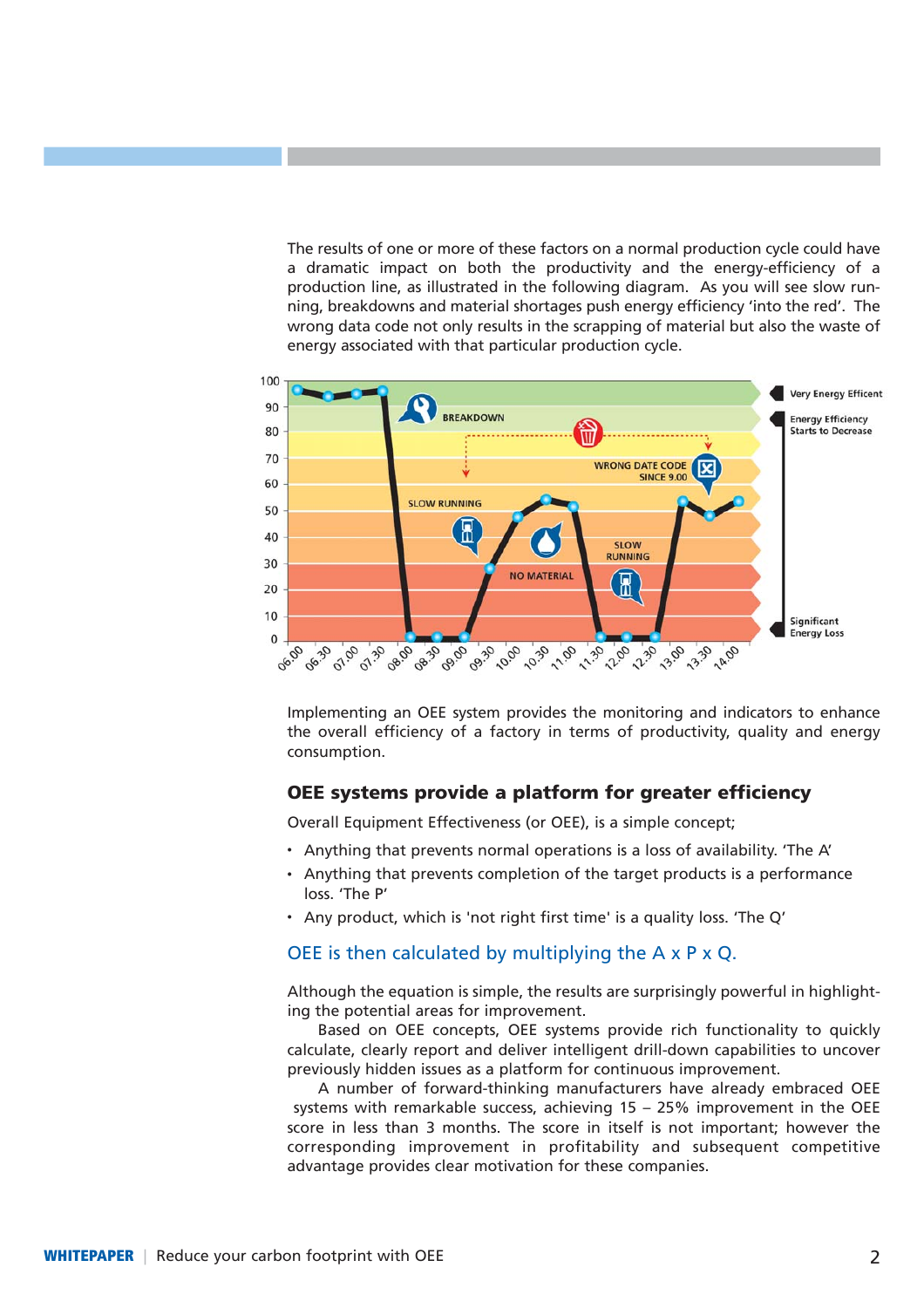| <b>OEE Score</b>    | 43%     | 44%     | Plus $1\%$<br>improvement                     |
|---------------------|---------|---------|-----------------------------------------------|
| <b>Actual units</b> | 76,500  | 75,750  | Less waste                                    |
| Hours to produce    | 118     | 115     | 3 hours saved                                 |
| Rejects             | 1,500   | 750     | Quality<br>improvement                        |
| Labour costs        | £11,769 | £11,477 | £292 saved less<br>running hours              |
| Materials cost      | £76,500 | £75,750 | £750 saved less<br>waste                      |
| <b>Energy costs</b> | £47,077 | £45,909 | £1,168 saved<br>due to fewer<br>running hours |
| Saved per week      |         |         | £2,210                                        |
| Saved per year      |         |         | £114,909                                      |

The following table is a simple illustration o f the potential a 1% improvement in OEE could make to the bottom-line profitability of a company.

### With a 1% improvement in OEE we can save £750 in materials, require 3 hours less production, and reduce energy costs by £1,168.

The illustration highlights the important link between increased OEE scores and enhanced energy consumption. Energy reductions also generally lead to some of the greatest manufacturing cost savings. Taking our illustration further, improving the OEE score to around 60% or 70% would allow us to fulfil the orders in 5 days and safely reduce operations to a 2-shift pattern. This would obviously result in far greater energy savings than any of those shown here.

With OEE system users quickly gaining and holding 20% improvements, it is easy to see why OEE, as a key driver for change, generates so much interest.

Mark Rogers, Site maintenance manager at Smith & Nephew commented:

*"We have seen real sustainable improvements in our assets through reducing the six losses of OEE. One particular asset was running seven days a week and still struggling to meet customer demands. Now it typically does the same volume in four-and-a-half days."*

**That's an annual reduction of 2,080 hours of energy usage, whilst achieving the same output.**